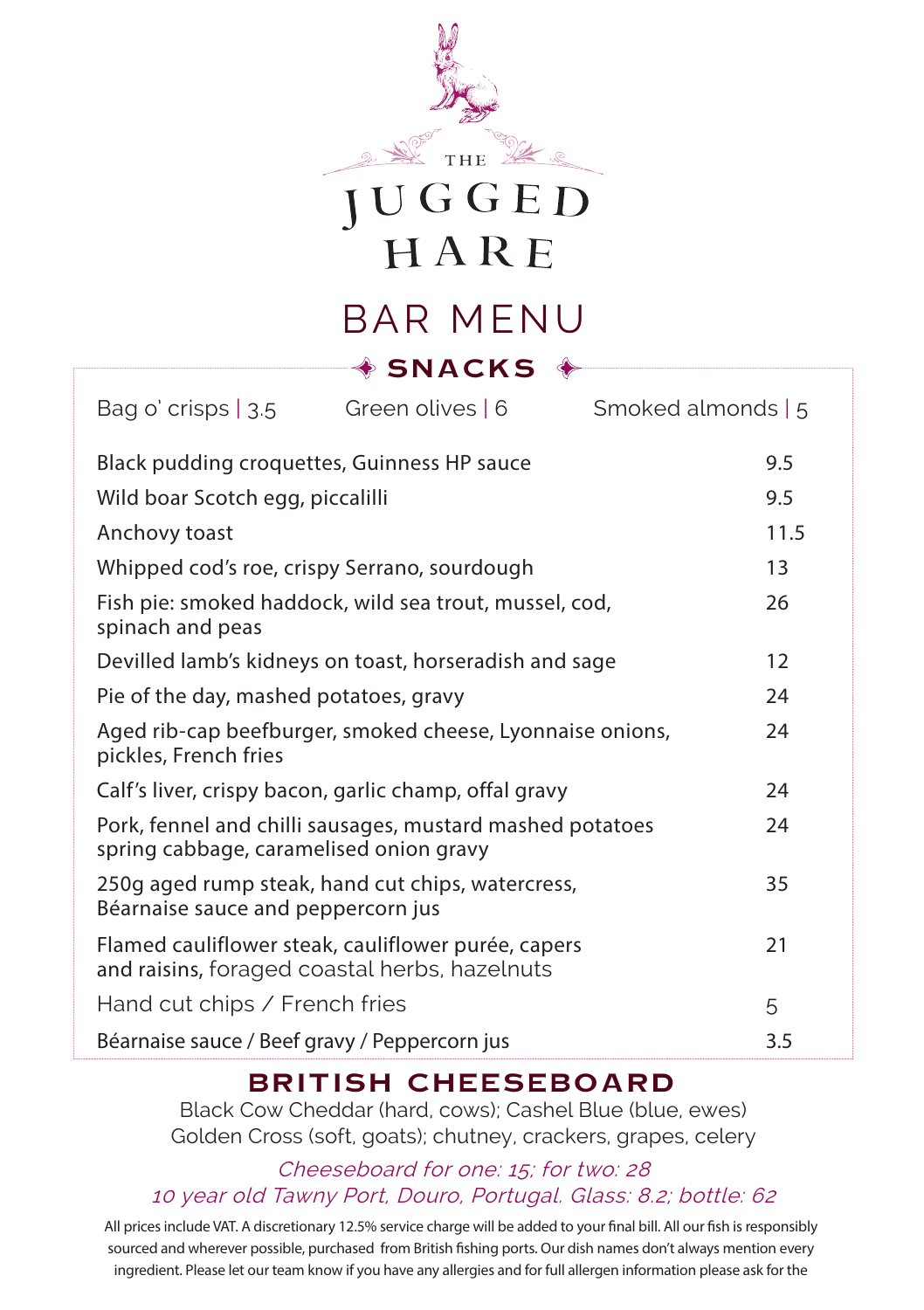WINE

### SPARKLING AND CHAMPAGNE

125ml Bottle

| Dopff au Moulin, Cuvée Julien, Alsace, France NV   | 10.5 46 |      |
|----------------------------------------------------|---------|------|
| Joseph Perrier, Cuvée Royale, Champagne, France NV | 14      | - 72 |

### **WHITE**

|                                                        | 175ml | 250 <sub>ml</sub> | Bottle |
|--------------------------------------------------------|-------|-------------------|--------|
| Le Lesc, Côtes de Gascogne '20 Ugni Blanc/Colombard    | 7     | 9.4               | 27     |
| Viña Edmara, Central Valley, Chile '19 Chardonnay      | 7.6   | 10.2              | - 29   |
| La Viste, Picpoul de Pinet, France '20 Picpoul         | 8     | 10.7              | - 31   |
| Hiruzta, Txakoli, Spain '20 Hondarribia                | 9.8   | 13.2              | - 38   |
| Hunter's, Marlborough, New Zealand '21 Sauvignon Blanc | 10.1  | 13.6 39           |        |
| Donabaum, Johan, Wachau, Austria '20 Grüner Veltliner  | 11.3  | 15.2              | - 44   |
| Domaine de Bieville, Chablis, France '20 Chardonnay    | 13.3  | 17.9              | 48     |

### ROSÉ

| M de Minuty, Côtes De Provence, France '20 Grenache/Cinsault |  | 13.3 17.9 52 |  |
|--------------------------------------------------------------|--|--------------|--|
|--------------------------------------------------------------|--|--------------|--|

### RED

| Chevanceau, Languedoc, France '19 Grenache/Mourvèdre/Syrah          | 6.6  | 8.9  | 25 |
|---------------------------------------------------------------------|------|------|----|
| Tierra Antica, Central Valley, Chile '20 Cabernet Sauvignon         | 6.8  | 9.2  | 26 |
| Castelnau, Les Mûriers, Pays D'Oc, France '20 Pinot Noir            | 8.6  | 11.6 | 33 |
| La Rouviole, A Tempo, Minèrvois, France '20 Syrah/Cinsault/Carignan | 9.6  | 12.9 | 37 |
| Ezquerro, Crianza, Rioja, Spain'18 Tempranillo                      | 9.8  | 13.2 | 38 |
| Château Julien, Bordeaux, France'18 Merlot/Cab Sauvignon/Cab Franc  | 10.1 | 13.6 | 39 |
| Melipal, Luján de Cuyo, Argentina '18 Malbec                        | 10.7 | 14.4 | 41 |
| Casaloste, Chianti Classico, Italy '18 Sangiovese/Merlot            | 12.6 | 16.9 | 49 |
| Villaudiere, Sancerre, France '18 Pinot Noir                        | 12.8 | 17.2 | 50 |
| G. Steinmetz,, Mosel, Germany '18 Pinot Noir                        | 15.8 | 21.2 | 60 |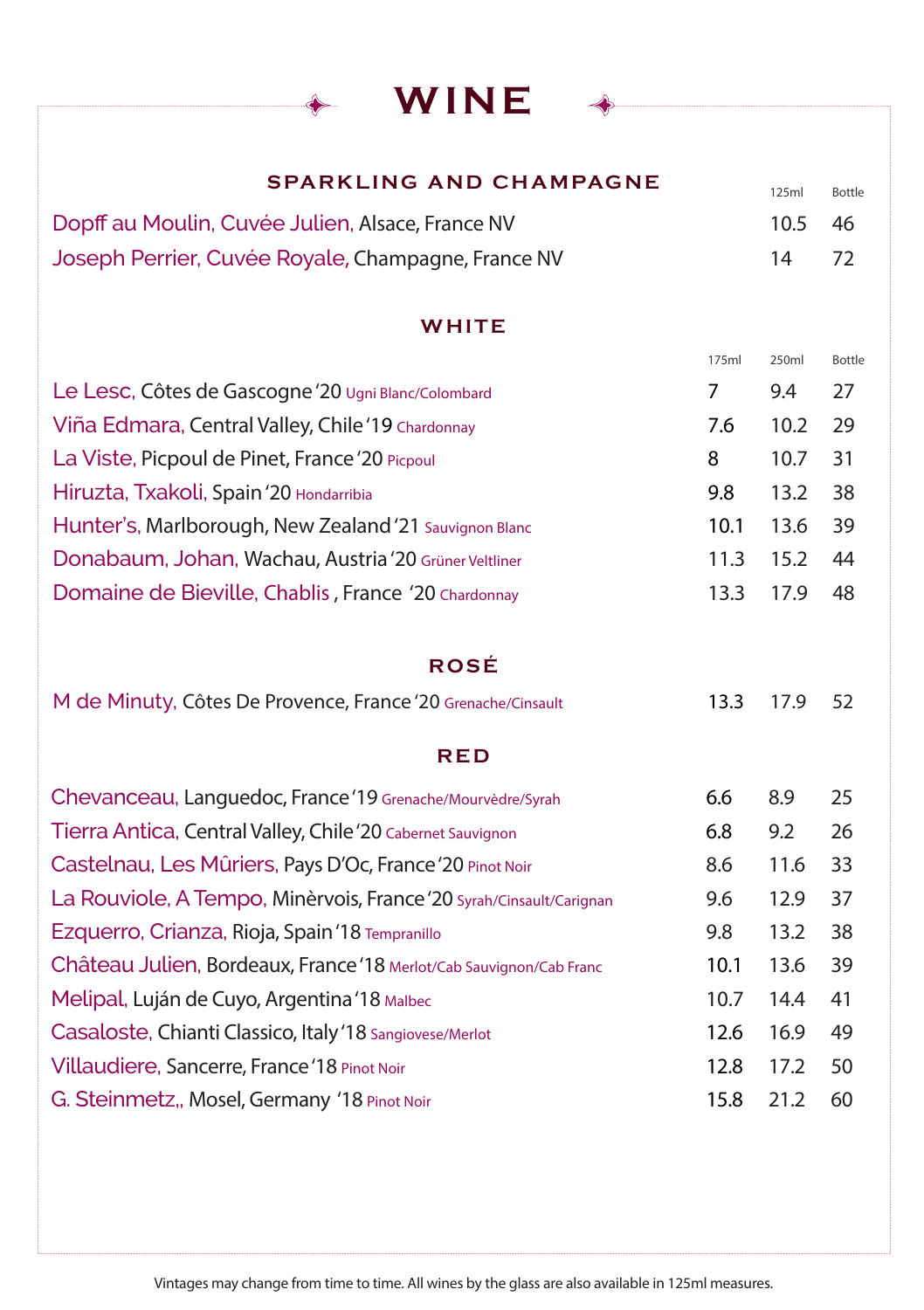# BEER AND CIDER

### DRAUGHT

| Amstel, Lager, Holland 4.1%                | 6.1 |
|--------------------------------------------|-----|
| Birra Moretti, Lager, Italy 4.6%           | 6.3 |
| Brixton Reliance, Pale Ale, London, 4.2%   | 6.5 |
| Brixton Coldharbour, Lager, London 4.4%    | 6.5 |
| Guinness, Stout, Ireland 4.2%              | 6.2 |
| Session IPA, London, 4%                    | 6.2 |
| Heineken, Lager, Holland 5%                | 6.1 |
| Orchard Thieves, Cider, Herefordshire 4.5% | 6.2 |
|                                            |     |

### CASK ALES

| Jugged Hare, Pale Ale, London 4.2% |  |
|------------------------------------|--|
| Sharp's, Doom Bar, Cornwall 4.0%   |  |

### ask a member of staff for our guest ale and lager

### $CANS$  (330 $ML$ )

| Lumina, Siren Craft Brew, Session IPA 4.2%                 | 6.5 |
|------------------------------------------------------------|-----|
| Urban Orchard, Hawkes, Dry Cider 4.5%                      | 6.5 |
| Blønd, Pilot, Oatmeal Pale Ale 4%                          | 6.6 |
| Fantasma, Magic Rock, Gluten Free IPA 6.5%                 | 6.6 |
| High Wire Grapefruit, Magic Rock, West Coast Pale Ale 5.5% | 6.5 |

### BOTTLED

| Sol, Lager, Mexico 4.2% (330ml)                             | 5.7 |
|-------------------------------------------------------------|-----|
| Heineken, Lager, Holland 5% (330ml)                         | 5.7 |
| Old Mout, Berries & Cherries, Cider, New Zealand 4% (500ml) | 6.5 |
| Old Mout, Kiwi & Lime, Cider, New Zealand 4% (500ml)        | 6.5 |
| Heineken, Lager, Holland 0% (330ml)                         | 4.5 |
| Lucky Saint Unfiltered Lager 0.5% (330ml)                   | 6   |

All prices include VAT. A discretionary 12.5% service charge will be added to your final bill. All our fish is responsibly sourced and wherever possible, purchased from British fishing ports. Our dish names don't always mention every ingredient. Please let our team know if you have any allergies, and for full allergen information please ask for the manager or go to .thejuggedhare.com